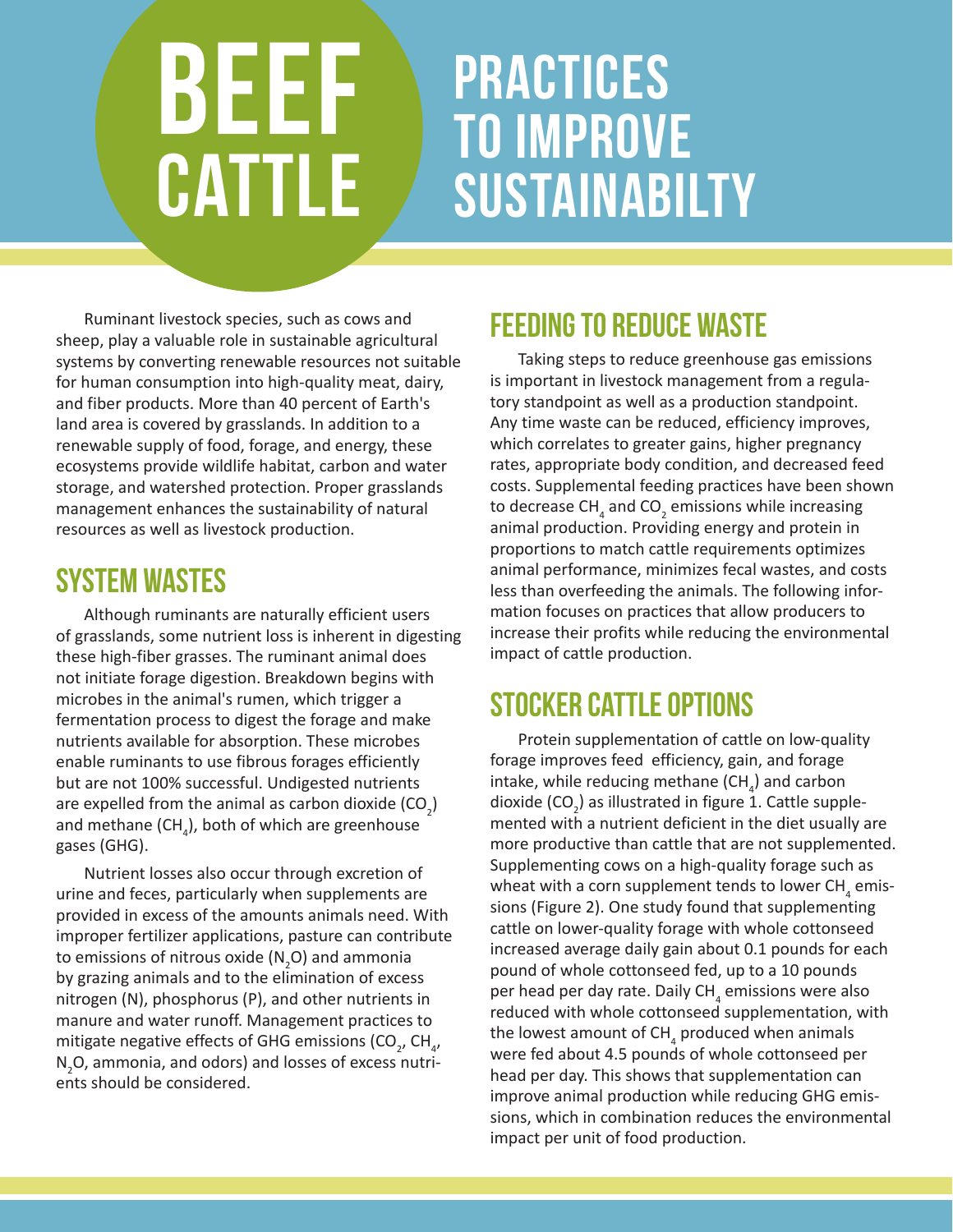

*Figure 1. Protein supplementation with cottonseed meal (CSM) at 0.29% of body weight or dried distillers grains with solubles (DDGs) at 0.41% of body weight, increased the intake of cattle on low-quality forage (bluestem hay with a 3.9% crude protein). Total*  emissions of methane and CO<sub>2</sub> also increased; however, when *evaluated based on energy intake, supplementation reduced CH4 and CO2 emissions by around 3%. (Source: Shreck et al., 2015)*

 Pasture management is important for stocker calves as well as cow-calf operations. Pastures can be a source of greenhouse gases, especially if fertilized. Optimal fertilization following the 4R principles of right source, right rate, right time, and right place (*www.nutrientstewardship.com/4rs/*) is important in mitigating GHG emissions. The amount of nutrients, or fertilizer, excreted from cattle is another key consideration. In Nebraska and Kansas studies, cattle supplemented with dried distillers grains (DDG) containing high concentrations of N and P cows were found to recycle excess N and P through urine and feces, providing nutrients (fertilizer) to the pasture. One limitation to utilizing cattle as a sole source of pasture fertility is the concentration of manure and urine around water sources, loafing areas, and mineral feeders or bunks. Producers can address this issue using practical measures such as spreading out feeding sites and moving mineral feeders to different locations in the pasture to improve waste distribution. Locating water, shade, and feeders at higher elevations and allowing the pasture to filter the runoff helps to alleviate water quality issues.

#### Cow-Calf Management

Forage quality has a significant impact on cow body condition, gain, and methane (CH<sub>4</sub>) emissions. For non-supplemented cows, methane emissions are highest during grass dormancy, moderate during lateseason grazing, and lowest early in the growing season. In one study, the amount of methane produced by a cow on tall grass prairie ranged from about 0.75 pound per day per head early in the growing season to nearly 1 pound per day per head on dormant pasture. The use of good grazing management practices over an entire year minimized  $\textsf{CH}_{_4}$  emissions of individual animals.

A Louisiana study that evaluated CH<sub>4</sub> production by cows over an entire year, found a reduction in annual CH<sub>4</sub> emissions by cows with management intensive grazing (MIG) practices as compared to continuous grazing. Cows in the MIG system were supplemented during the dormant season and managed with rotational grazing during the growing season. Annual CH<sub>4</sub> production for the MIG cows was 22 percent lower than cows in the continuous grazing system. Additionally, cows on the MIG system bred a month earlier and had calves with heavier weaning weights. Although all cows naturally produce a certain amount of  $CH_{4}$ , managing toward optimal productivity in the cow-calf enterprise reduces overall emissions of CH<sub>4</sub> per unit of production.

Another method to reduce CH<sub>4</sub> production by cows is to incorporate legumes into grass pastures, which helps mainly by improving production efficiency. In pasture systems, most nitrous oxide ( $N_2$ O) originates from fertilizer applications. Adding legumes to pastures reduces the amount of synthetic fertilizer required for livestock production, which reduces  $N_{2}$ O emissions.

Supplementing protein to match cow dietary requirements and grazing high-protein forages strategically reduces  $\textsf{CH}_{_4}$  emissions per unit of production. This GHG reduction is realized because cow dietary requirements are being met and N is not being overfed. Placing cattle with the highest energy and protein demands on the highest quality forages maximizes land use while minimizing GHG emissions per unit of production. For example, growing calves and lactating cows require more energy and protein than dry, pregnant cows and should be grazed on high-quality forages. Low-quality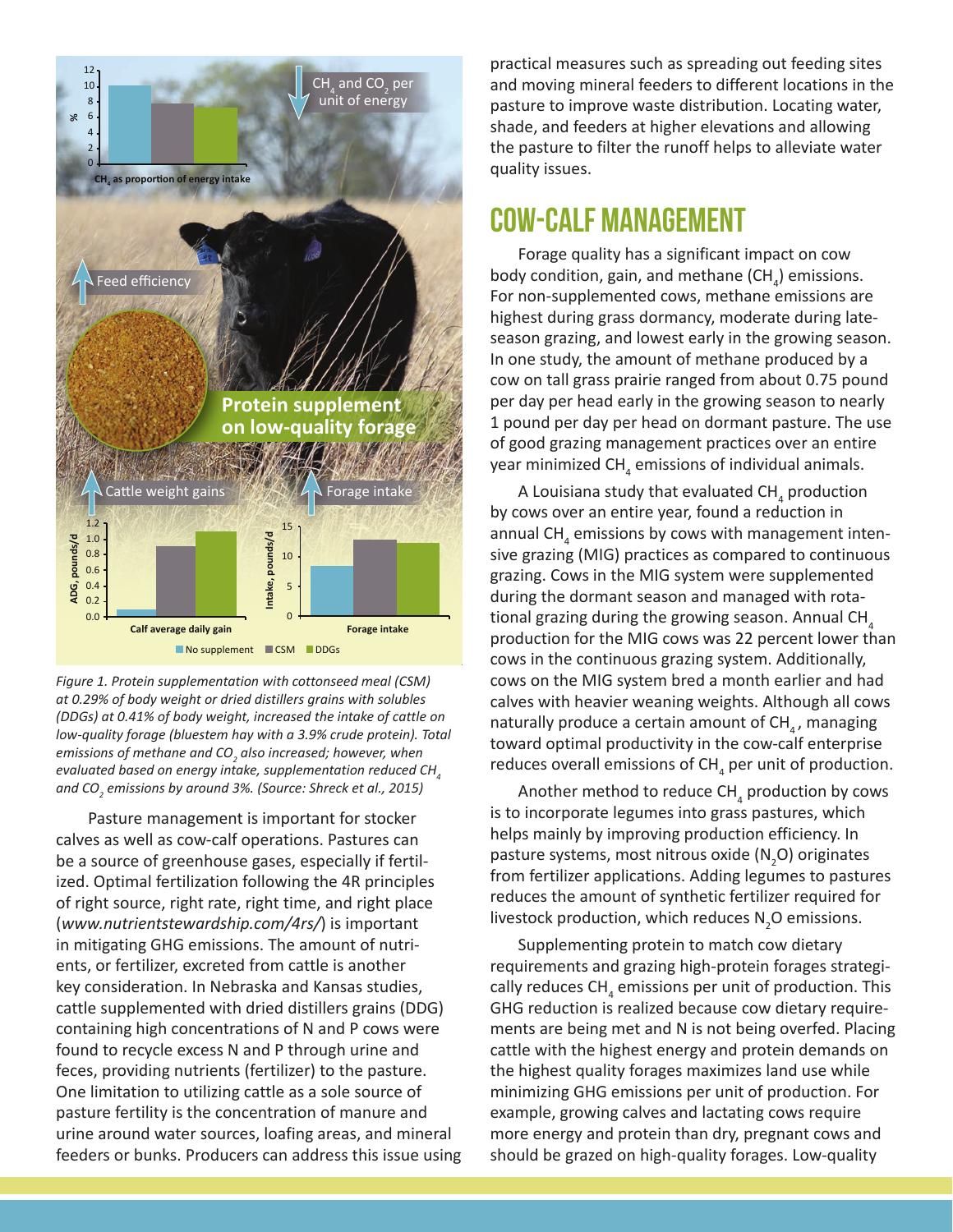forages should be grazed by dry, pregnant cows. This practice optimizes livestock production, minimizes greenhouse gas emissions, and reduces the amount of extra N and P excreted in manure and urine.

#### Supplements and Technology

*Processing of starchy feeds.* In general, the more processed the grain the better the gains and feed efficiency. In feedlot studies, animals produced less CH<sub>4</sub> when fed more processed starchy feeds. For example, cattle fed steam-flaked and high-moisture corn-based diets produced less CH<sub>4</sub> than cattle fed dry-rolled cornbased diets.

*Dietary fat.* Fat has been shown to decrease  $\textsf{CH}_4^{}$  emissions in cattle. Supplementing with corndistillers grains is a way of providing additional fat to grazing cattle. Avoid feeding more than 4 to 6% supplemental fat in the total diet, which can reduce feed intake and possibly gains.



*Figure 2. Energy utilization and CO<sub>2</sub> emissions were similar when 2014 Forest Ecology and Management 128:39-48. a high-quality forage such as wheat was supplemented with corn; however, CH4 emissions tended to be lower for supplemented versus* 

*Ionophores.* Ionophores are feed additives that alter the rumen microbial population. This shift in rumen microbes generates more useable energy and improves cattle efficiency. Some studies have reported a 9 to 10% reduction in CH<sub>4</sub> production by cows fed ionophores compared to cows not fed an ionophore. Ionophores also help control coccidiosis, a common health issue in cattle. Ionophores are a low-cost supplement when integrated into grazing cattle operations. Monensin is the only ionophore approved for lactating cows. In some studies, cows that received monensin maintained body weight and condition on 10% less forage.

**Implants.** Implants have been used for many years in cattle operations to stimulate growth of suckling calves, stockers, and feedlot animals. Implants are one of the few technologies consistently shown to produce a positive return on investment. Weight gains of implanted calves are reported to be 10 to 20% better than non-implanted calves. Steers respond to implants more positively than heifers. Cattle on highly nutritious diets respond with better gains than cattle on low-quality forage. A Canadian analysis found the carbon footprint of implanted calves to be 4.9 to 5.1% lower than that of non-implanted calves.

#### Literature cited

- Archibeque, S. L., D. N. Miller, H. C. Freetly, and C. J. Ferrell. 2006. Feeding high-moisture corn instead of dry-rolled corn reduces odorous compound production in manure of finishing beef cattle without decreasing performance. J. Anim. Sci. 84:1782-1777.
- Basarab, J., V. Baron, O. Lopez-Campos, J. Aalhus, K. Haugen-Kozyra, and E. Okine. 2012. Greenhouse gas emissions from calf- and yearling-fed beef production systems, with and without the use of growth promotants. Anim. 2:195-220.
- Beck, M., L. Thompson, J. White, G. Williams, S. Place, C. Moffet, S. A. Gunter, and R. Reuter. 2018. Whole cottonseed supplementation improves performance and reduces methane emission intensity of grazing beef steers. Prof. Anim. Sci. 34:339-345.
- DeRamus, H. A., T. C. Clement, D. D. Giampola, and P. C. Dickison. 2003. Methane emissions of beef cattle on forages: Efficiency of grazing management systems. J. Envir. Qual. 32:269-277.
- Fisher, D. S., Steiner, J. L., Endale, D. M., Stuedemann, J. S., Schomberg, H. H., Franzluebbers, A. J., and Wilkinson, S. R. 2000. The relationship of land use practices to surface water quality in the Upper Oconee watershed of Georgia.